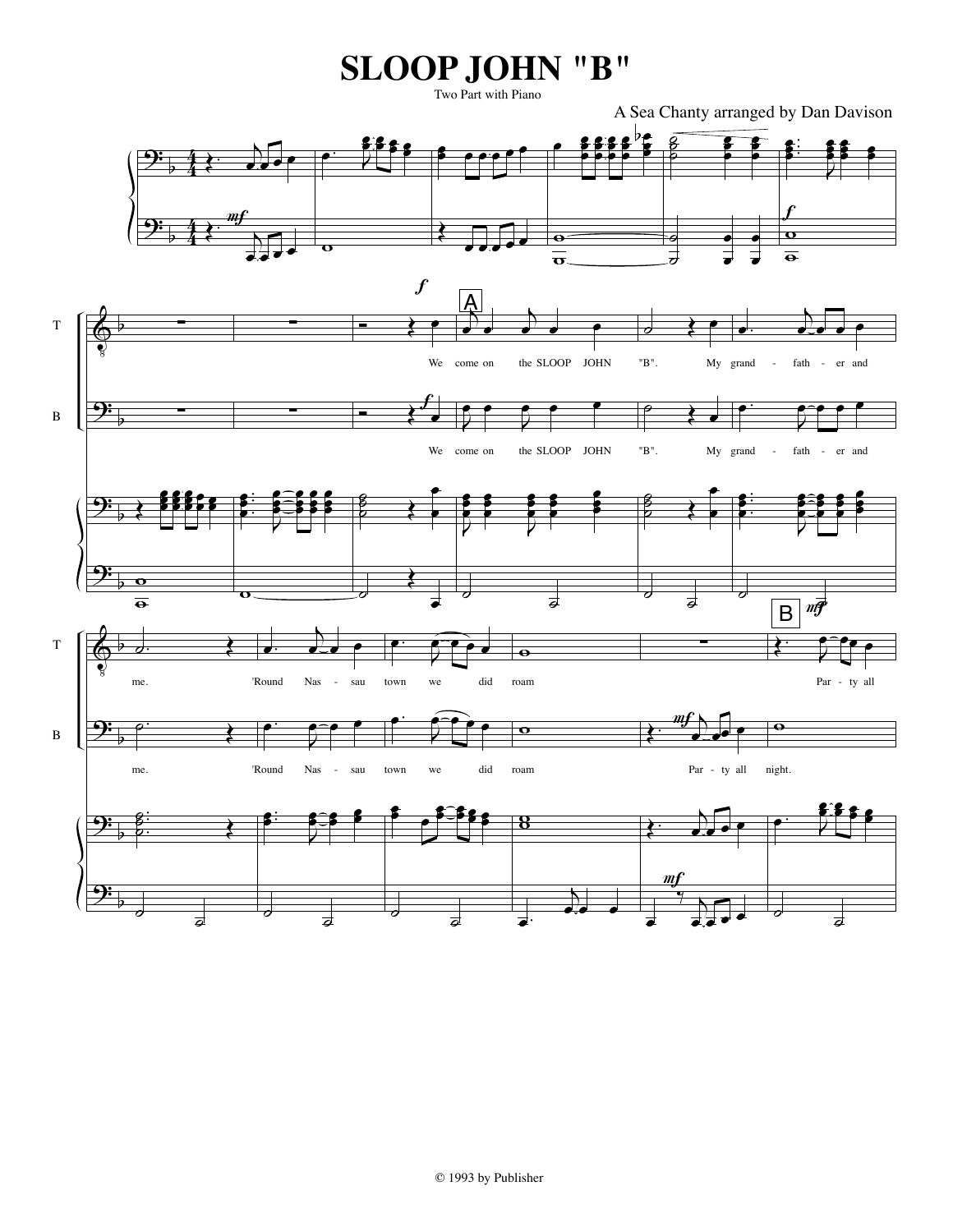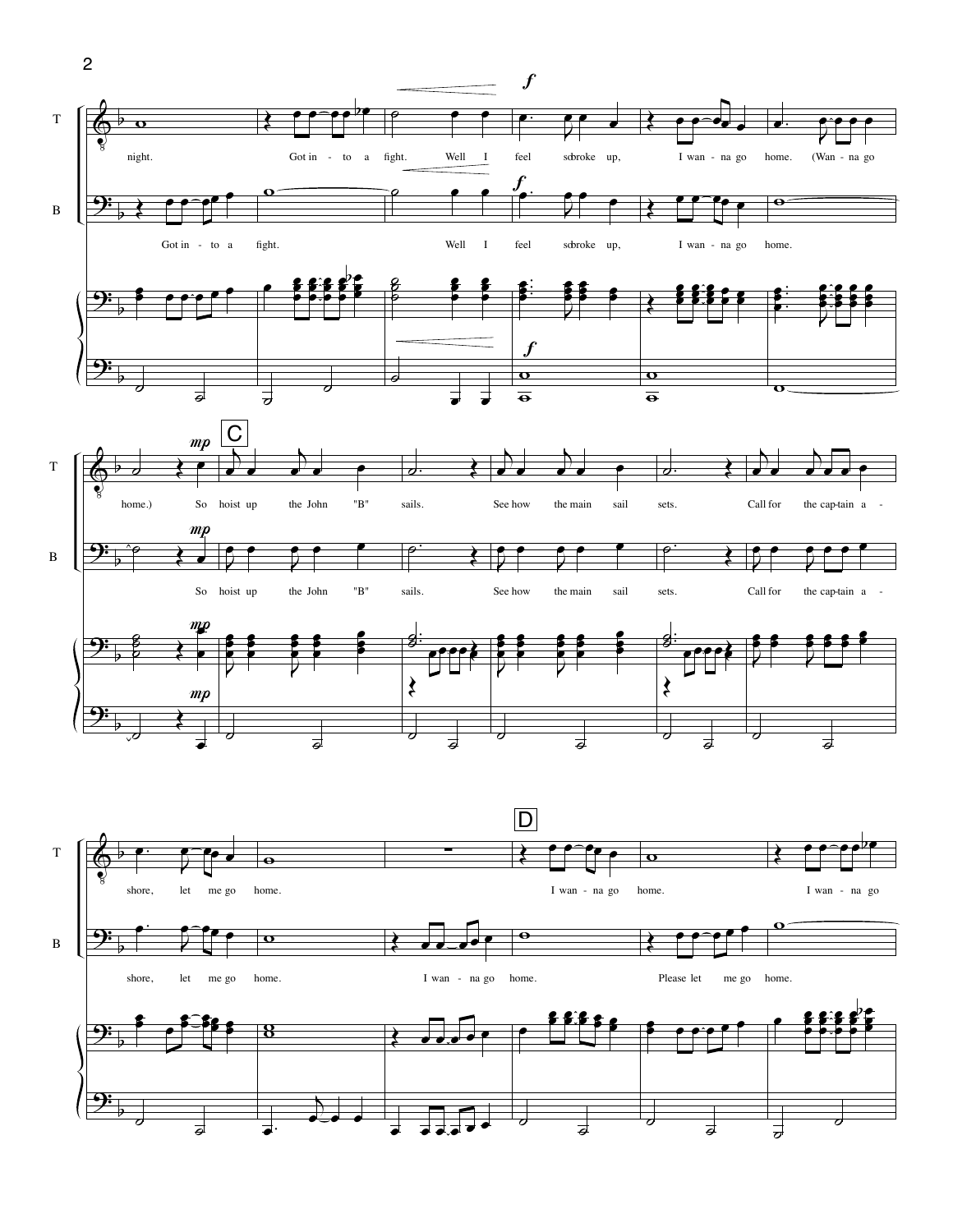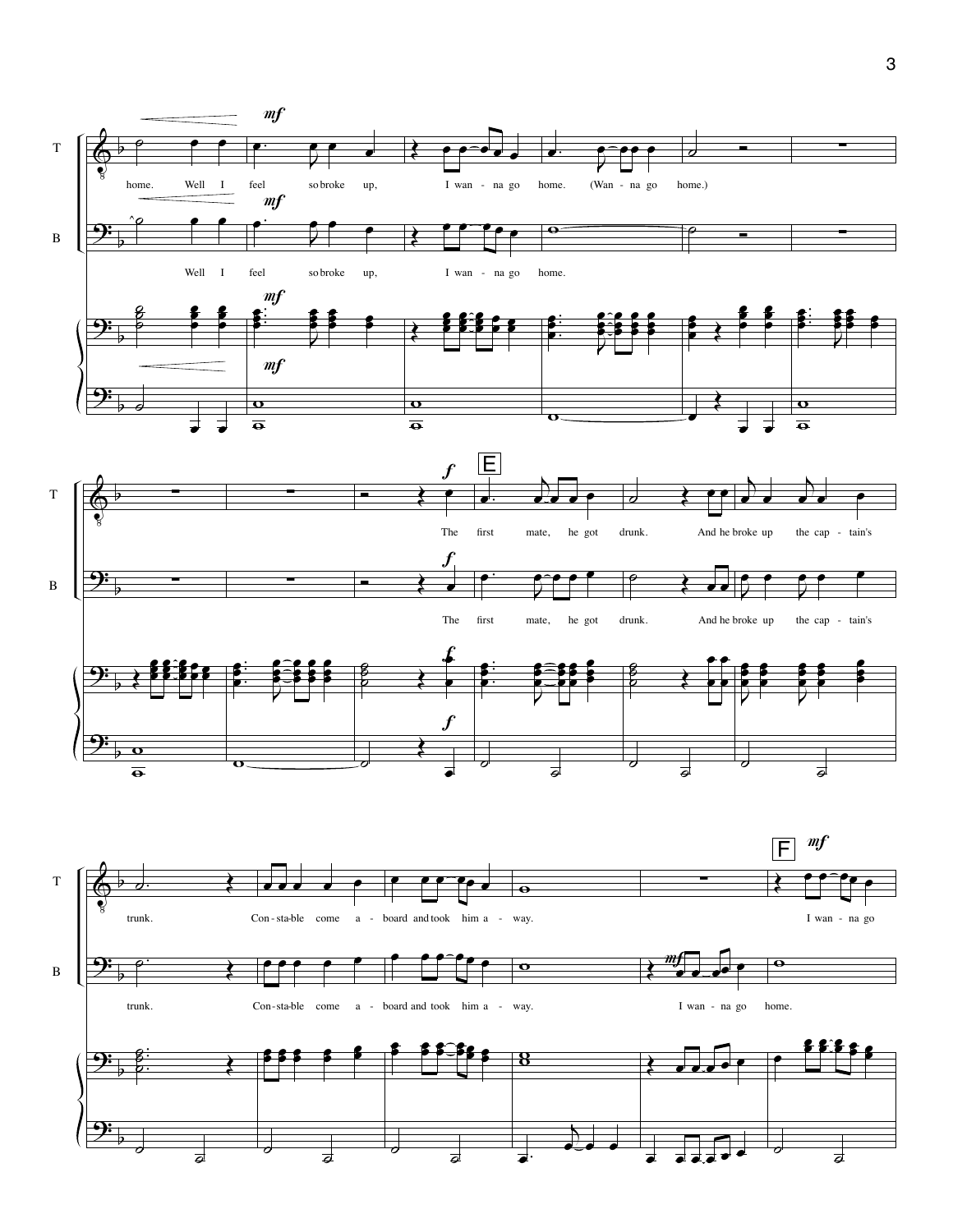



<u>9:</u>

b

 $\overline{\phantom{a}}$ 

 $\overline{a}$ 

œ.

 $\overline{\mathbf{h}}$ ...

 $e \rightarrow \overline{e} \cdot \overline{e}$ 

 $\overline{\phantom{a}}$ 

 $\overline{\boldsymbol{d}}$ 

˙

 $\overline{\phantom{a}}$ 

 $\frac{1}{\sigma}$ 

 $\overline{\phantom{a}}$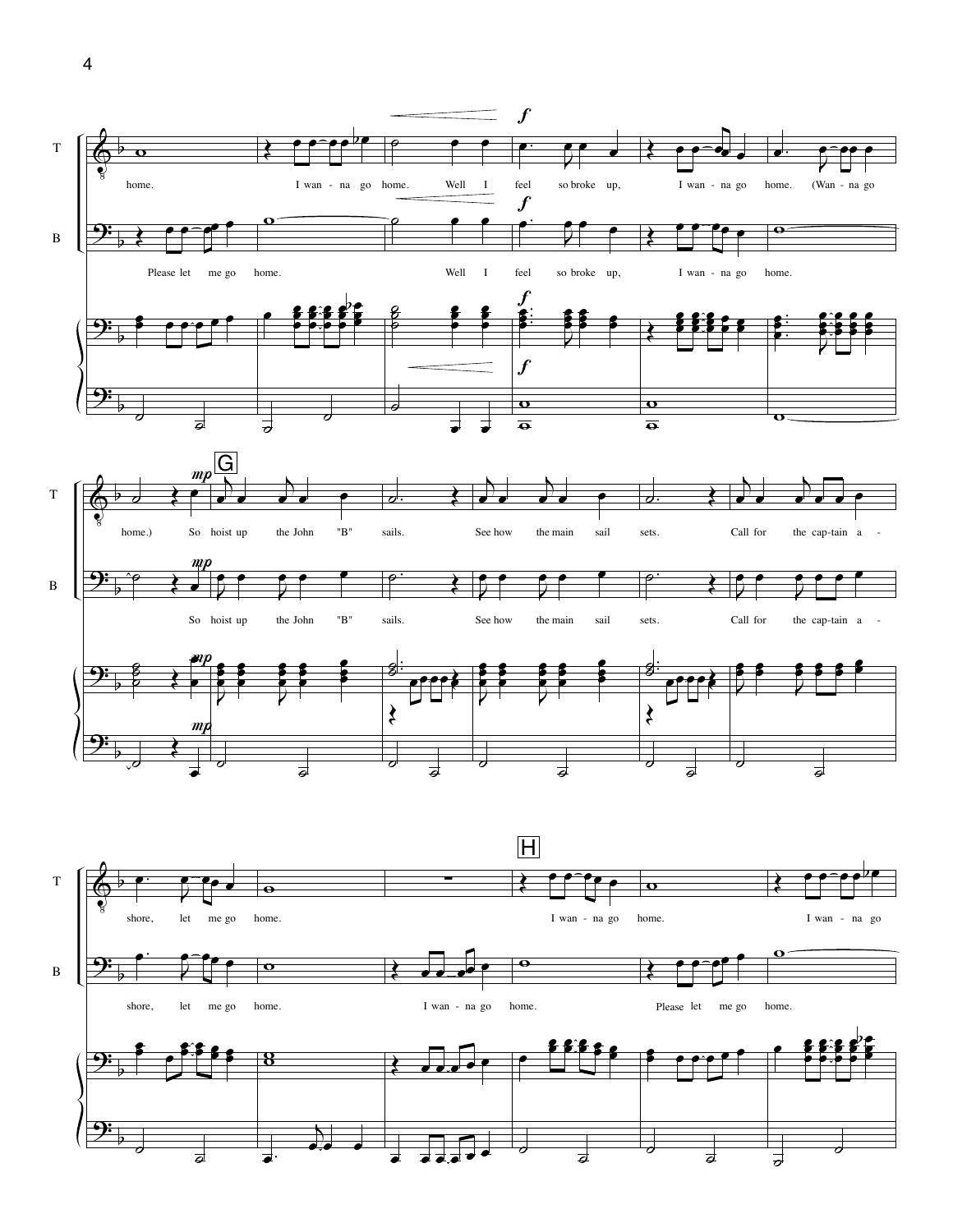

5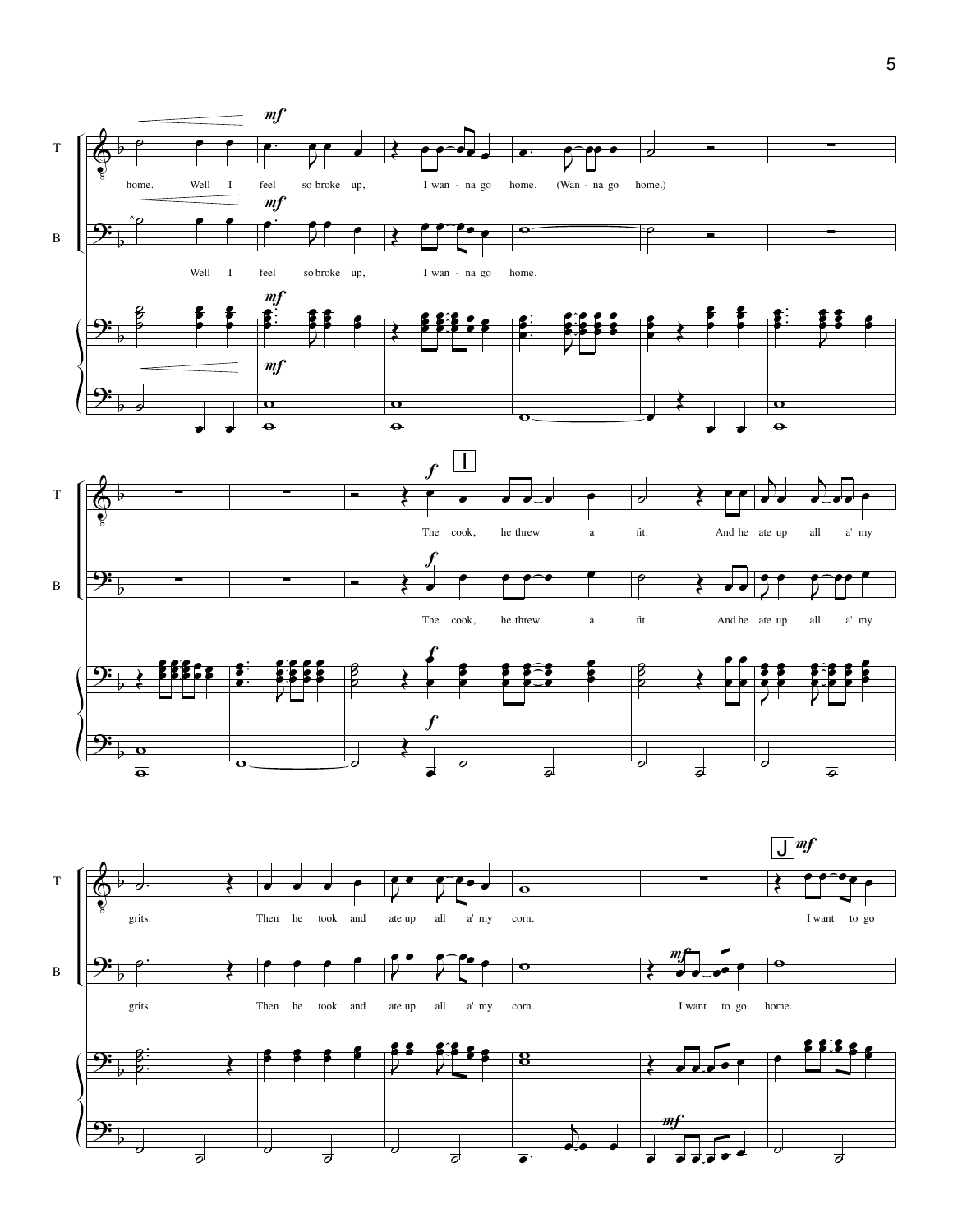

6